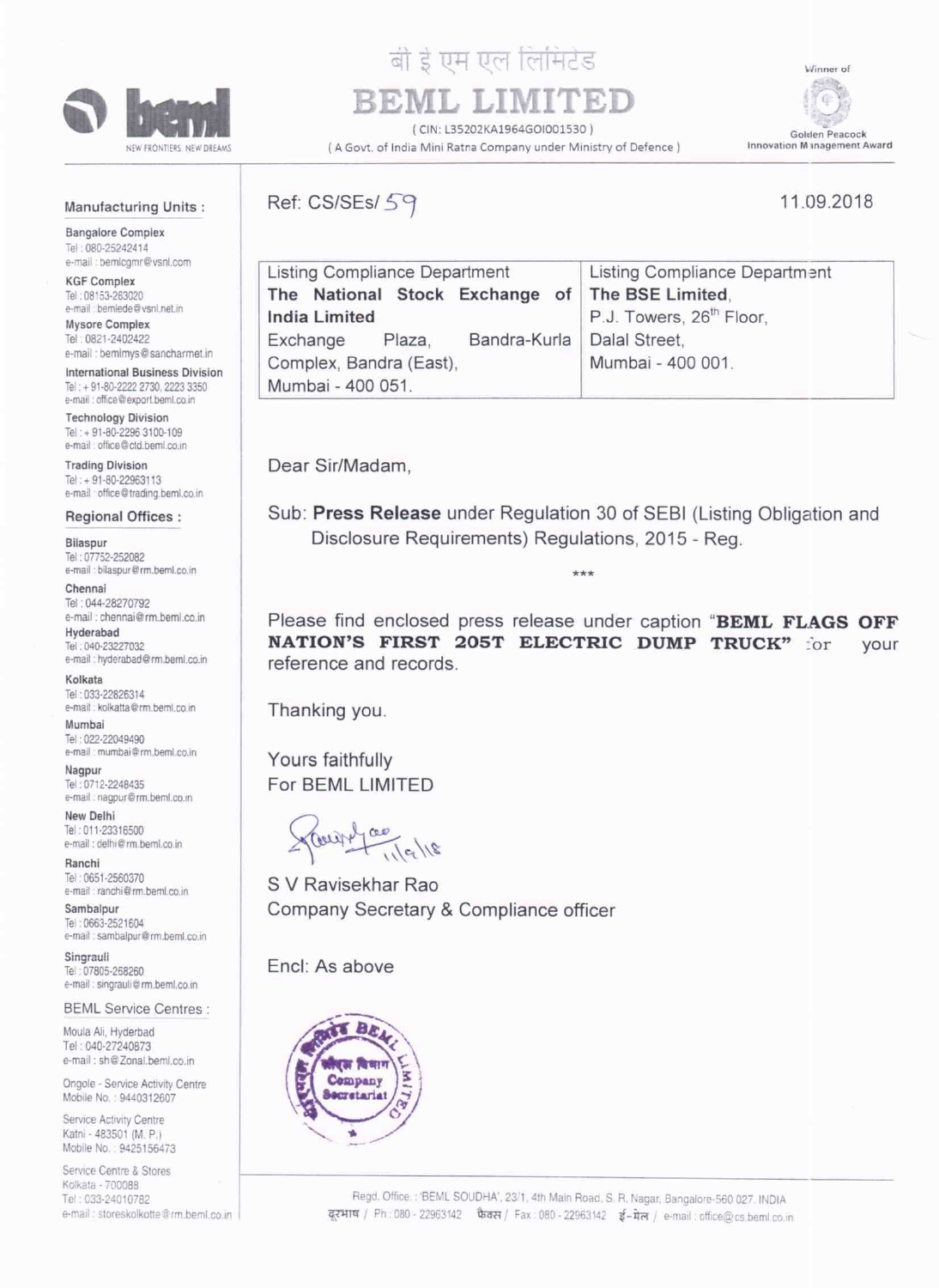

# BEML FLAGS OFF NATION'S FIRST 205T ELECTRIC DUMP TRUCK

BEML LIMITED, <sup>a</sup> Public Sector Company under the Ministry of Defence and a premier manufacturer of Mining & Construction equipments, has launched an indigenously designed & developed nation's first 205T Electric Drive Rear Dump Truck (Model BH205-E), with an objective of strengthening the 'Make in India' initiative of the Hon'ble Prime Minister. This will address the growing demand for higher capacity equipments in the Mining Industry.

At a function held at Mysore today i.e., 10'h Sept. 2018, Shri Deepak Kumar Hota, CMD, BEML and Shri P. K. Sinha, CMD, Northern Coalfields Limited (NCL), flagged off the equipment, for its use in NCL Project.

BH205E is an electric drive rear dump truck for large scale mining operations. Indigenously designed and developed BHZOSE Dump Truck is powered by Tier —II emission compliant Modular Common Rail Electronic Engine with 2300 HP. The AC drive system has been engineered to provide exceptional haul road performance with reduced maintenance.

This Dump Truck is environmental friendly in relation to mechanical drive due to its superior efficiency. State of the art AC drive system has been engineered for best in class efficiency and reliability. Consumption of transmission oil, final drive and brake cooling oil are eliminated reducing the environmental impact over its life cycle.

The dump truck weighs 335 Tons when fully loaded but is easily maneuverable with power-steering and short turning radius. Emphasis has been accorded to operators comfort while designing the machine and it has an ergonomically designed dash board and tiltable telescopic steering wheel. Other salient features of the truck include good visibility in addition to safety features with provisions for emergency steering, breaking and proximity warning.

"With the introduction of this new generation Dump Truck, BEML has touched another milestone in its R&D efforts in achieving self—reliance, enhanced productivity in mining operations and increased production, apart frcm optimizing costs. BEML acknowledges the encouragement being provided by CIL & its subsidiary for Make In India policy of GoI" said Shri Hota, CMD, BEML.